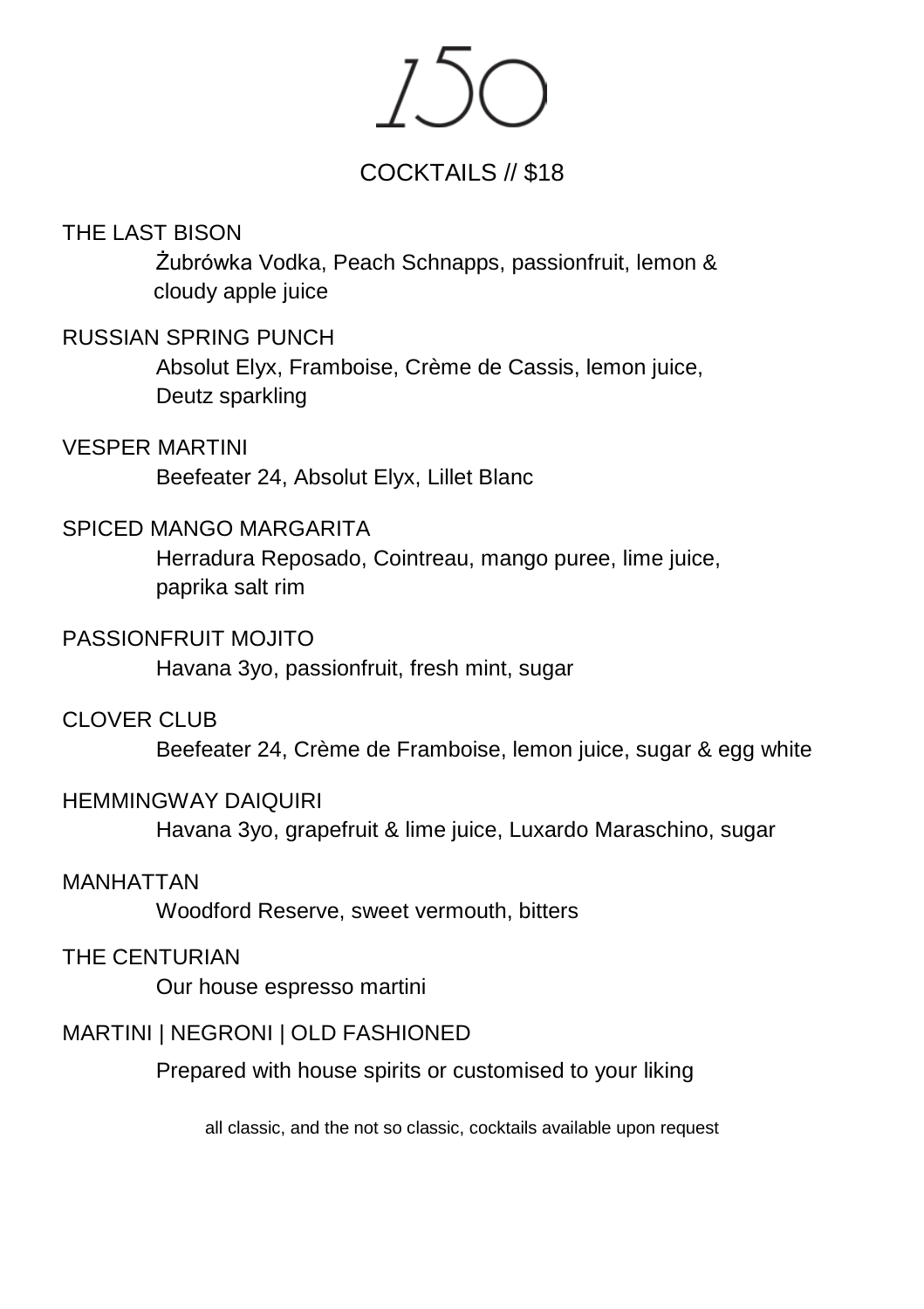150

# SPARKLING & CHAMPAGNE

| Deutz Brut                             | <b>NV</b> | Marlborough NZ          | 10 / 55 |
|----------------------------------------|-----------|-------------------------|---------|
| Ruggeri Argeo Prosecco DOC             | NV.       | Treviso IT              | 12/58   |
| Rieslingfreak 'No.9 Sekt' Riesling     | NV.       | Clare Valley SA         | 90      |
| Paul Louis Blanc de Blancs             | NV        | Loire Valley FR         | 11/50   |
|                                        |           |                         |         |
| Perrier-Jouët Grand Brut               | NV.       | Epernay FR              | 15 / 99 |
| Dom Perignon                           |           | 2006 Epernay FR         | 450     |
| Perrier-Jouët Belle Époque             |           | 2007 Epernay FR         | 380     |
| Ruinart Blanc de Blancs (375ml)        | NV.       | Reims FR                | 110     |
| Veuve Cliquot 'Yellow Label'           | NV.       | <b>Reims FR</b>         | 130     |
| Veuve Clicquot 'Yellow Label' (magnum) | NV        | <b>Reims FR</b>         | 240     |
| Krug Grande Cuvee Brut                 | NV.       | Reims FR                | 395     |
| G.H. Mumm Millesime Vintage            |           | 2006 Reims FR           | 180     |
| Louis Roederer Cristal Brut            |           | 2006 Reims FR           | 480     |
| Laurent Perrier Millesime              |           | 2006 Tours sur Marne FR | 159     |

| Perrier-Jouët Blason Rosé       | NV Epernay FR   | 170 |
|---------------------------------|-----------------|-----|
| Perrier-Jouët Belle Époque Rose | 2006 Epernay FR | 450 |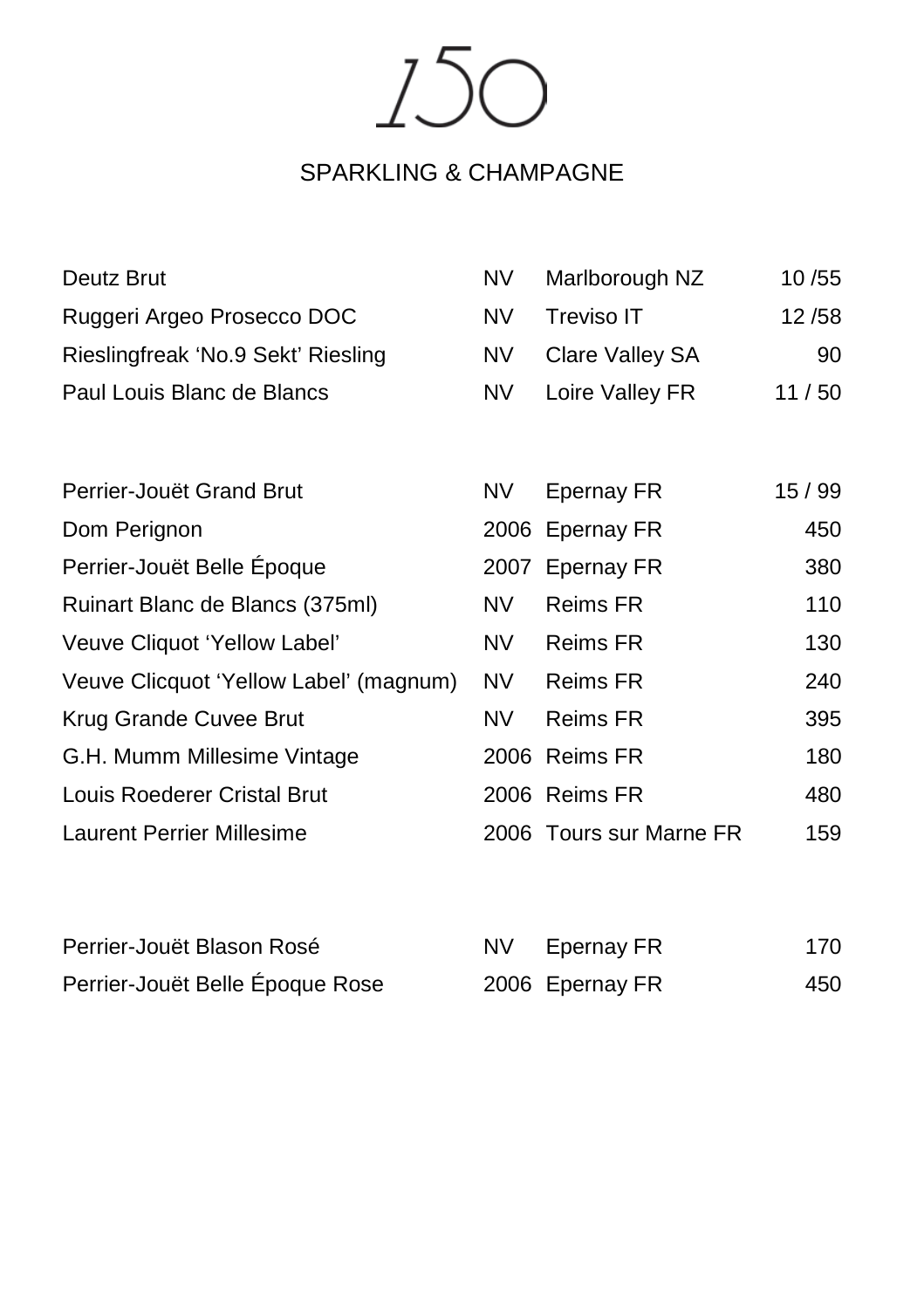150

## WHITE WINE & ROSE

### RIESLING

| Rieslingfreak 'No. 3' Riesling                         | 2017 Clare Valley SA | 12/55 |
|--------------------------------------------------------|----------------------|-------|
| Cave de Beblenheim Riesling                            | 2013 Alsace FR       | 59.   |
| Max-Ferdinand Richter Riesling Kabinett 2011 Mosel GER |                      | 99.   |
| - 'Wehlener-Sonnenuhr' -                               |                      |       |

### SAUVIGNON BLANC & SEMILLON

| Mike Press Sauvignon Blanc   | 2017 Adelaide Hills SA | 10/45 |
|------------------------------|------------------------|-------|
| Craggy Range Sauvignon Blanc | 2016 Martinborough NZ  | 13/60 |
| Joseph Mellot Sancerre       | 2014 Loire Valley FR   | 80    |
| - 'La Chantellenie'-         |                        |       |

## WHITE VARIETALS

| - Chardonnay/Viognier/Petit Mensang - |                        |     |
|---------------------------------------|------------------------|-----|
| Tenuta Ulisse Pecorino 'Unico'        | 2015 Abruzzo IT        | 62. |
| Domaine de Mourchon Blanc             | 2014 Southern Rhone FR | 85. |
| Cave de Beblenheim Gewurztraminer     | 2013 Alsace FR         | 69. |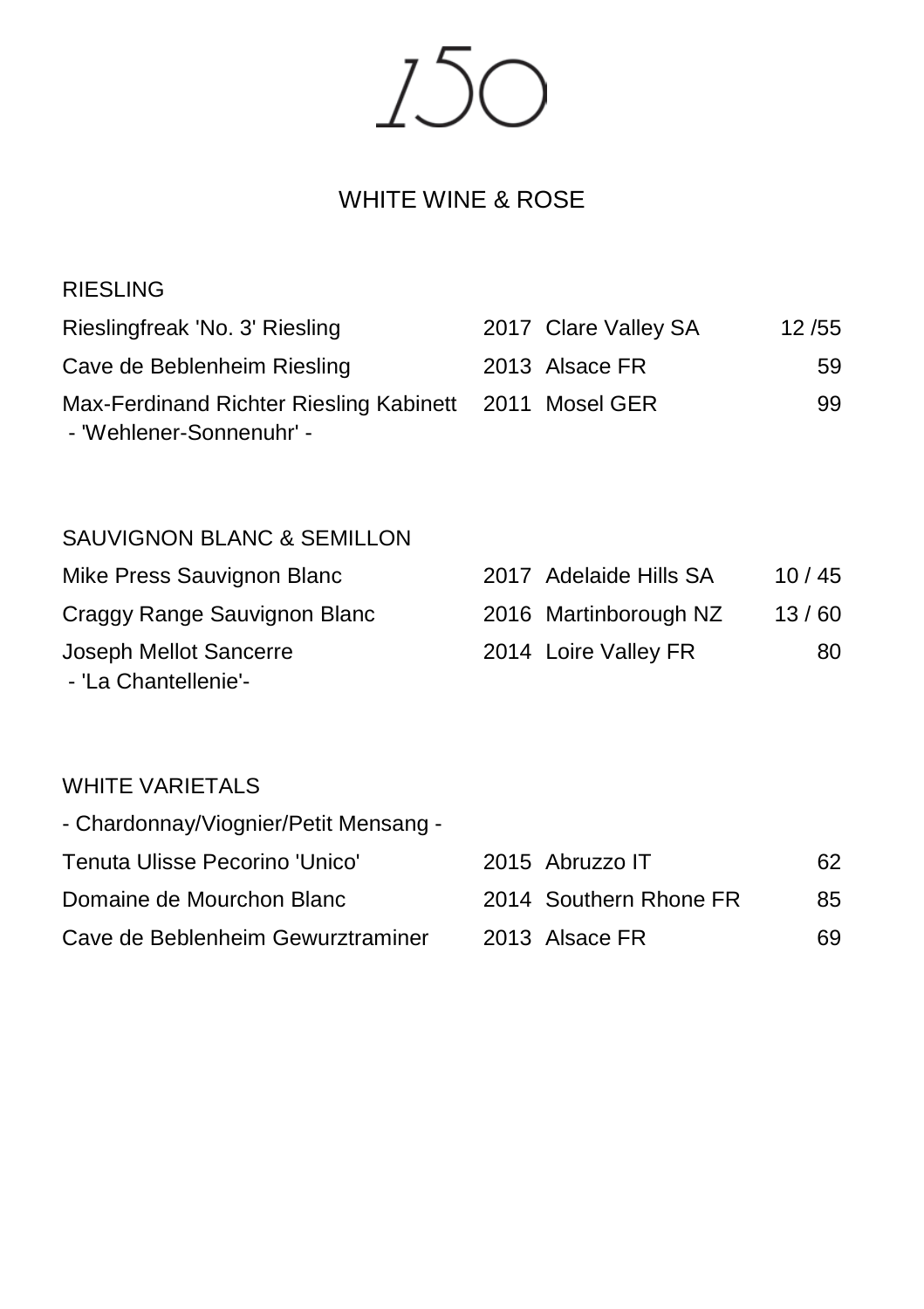150

# WHITE WINE & ROSE

| PINOT GRIGIO, GRIS & PINOT BLANC                                |                        |          |
|-----------------------------------------------------------------|------------------------|----------|
| Elderslie 'Hills Blend #1' Pinot Blanc                          | 2016 Adelaide Hills SA | 79       |
| <b>Wairau River Pinot Gris</b>                                  | 2016 Marlborough NZ    | 13/59    |
| Tenuta Maccan Pinot Grigio IGT                                  | 2016 delle Venezie IT  | 12/55    |
| <b>CHARDONNAY</b>                                               |                        |          |
| <b>Yering Station Chardonnay</b>                                | 2015 Yarra Valley VIC  | 17/82    |
| Paringa Estate Chardonnay                                       | 2015 Mornington VIC    | 135      |
| - 'The Paringa' -                                               |                        |          |
| Xanadu 'DJL' Chardonnay                                         | 2016 Margaret River WA | 12/55    |
| Cullen Chardonnay (magnum)<br>- 'Kevin John ' -                 | 2010 Margaret River WA | 385      |
| Seresin Estate Chardonnay                                       | 2015 Marlborough NZ    | 69       |
| ROSÉ & MOSCATO                                                  |                        |          |
| Pizzini Brachetto Moscato                                       | 2017 King Valley, VIC  | 9.5 / 45 |
| <b>Tomfoolery Cabernet Franc Rose</b><br>- 'Trouble & Strife' - | 2016 Barossa Valley SA | 48       |
| Wairau River Pinot Noir Rose                                    | 2016 Marlborough NZ    | 11/50    |
| Maison Saint Aix Rose                                           | 2016 Provence FR       | 12/55    |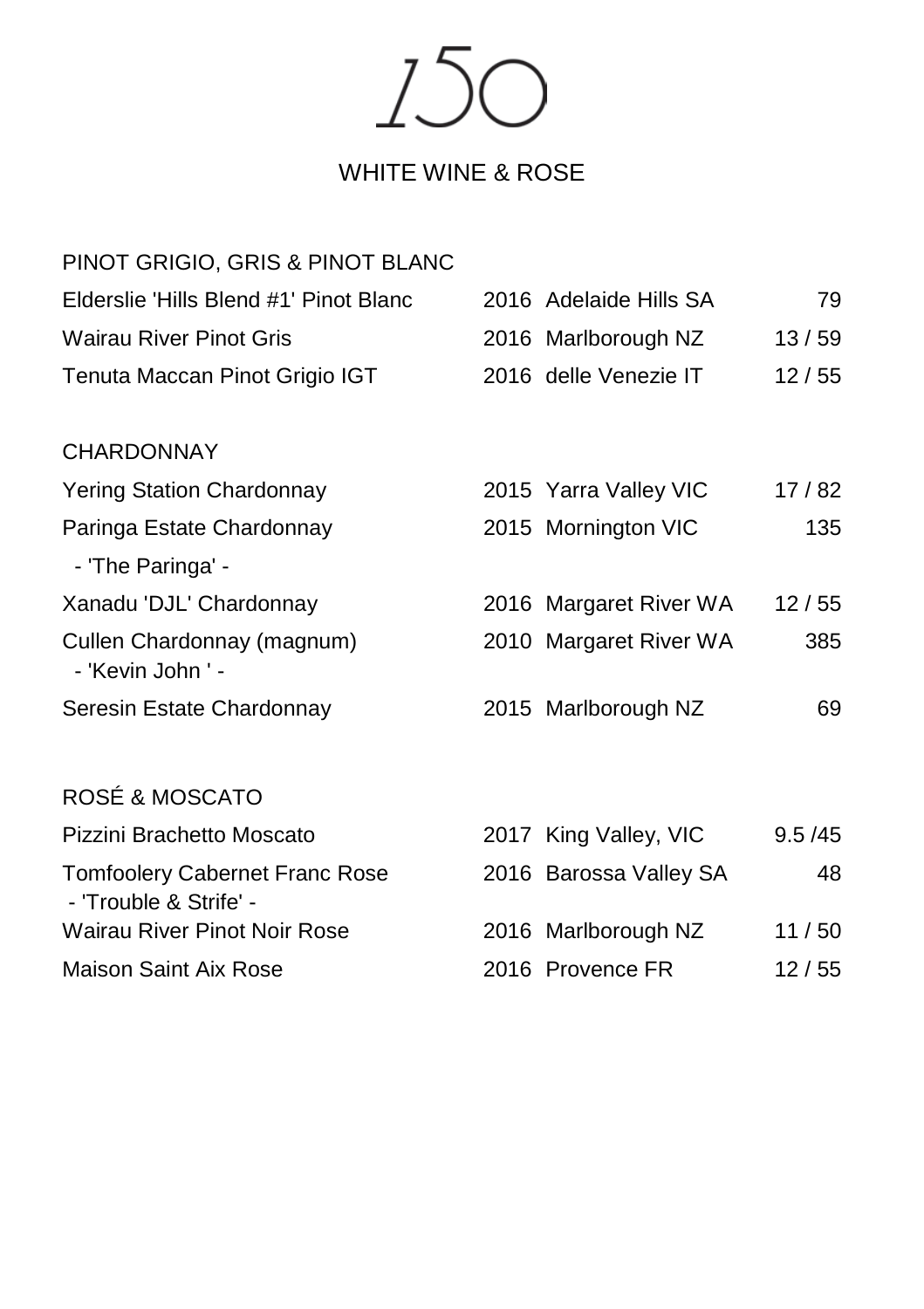150

# RED WINE

| PINOT NOIR                                            |                       |       |
|-------------------------------------------------------|-----------------------|-------|
| Yering Station 'Village' Pinot Noir                   | 2015 Yarra Valley VIC | 12/55 |
| Yering Station 'Reserve' Pinot Noir                   | 2013 Yarra Valley VIC | 189   |
| Paringa Estate Pinot Noir                             | 2013 Mornington VIC   | 139   |
| Ten Minutes by Tractor Pinot Noir<br>- '10x' -        | 2016 Mornington VIC   | 79    |
| Rabbit Ranch Pinot Noir                               | 2015 Central Otago NZ | 14/65 |
| <b>Chard Farm Pinot Noir</b><br>- 'River Run' -       | 2015 Central Otago NZ | 82    |
| Craggy Range 'Te Muna Rd' Pinot Noir                  | 2016 Martinborough NZ | 70    |
| Felton Road Pinot Noir                                | 2016 Central Otago NZ | 110   |
| Louis Boillot Volnay 'Grands Ponsoit' 1er             | 2011 Burgundy FR      | 169   |
| J.J. Confuron Nuits-St-George<br>- 'Les Fleurieres' - | 2014 Burgundy FR      | 229   |

### RED VARIETALS & BLENDS

| Pizzini 'La Volpe' Nebbiolo                                | 2015 King Valley VIC   | 69    |
|------------------------------------------------------------|------------------------|-------|
| Elderslie Pinot Meunier/Pinot Noir<br>- 'Hills Blend #2' - | 2016 Adelaide Hills SA | 99    |
| La Linea 'Norteno' Tempranillo                             | 2013 Adelaide Hills SA | 65    |
| Tomfoolery 'Skulldugery' Mataro Shiraz                     | 2015 Barossa Valley SA | 63    |
| Teusner 'Joshua' GSM                                       | 2017 Barossa Valley SA | 69    |
| Bonacchi Chianti 'Gentilesco'                              | 2016 Tuscany IT        | 11/52 |
| Domaine de la Morderee Rouge                               | 2014 Southern Rhone FR | 82    |
| Roger Sabon Chateauneuf-du-Pape<br>- 'Reservee' -          | 2011 Southern Rhone FR | 169   |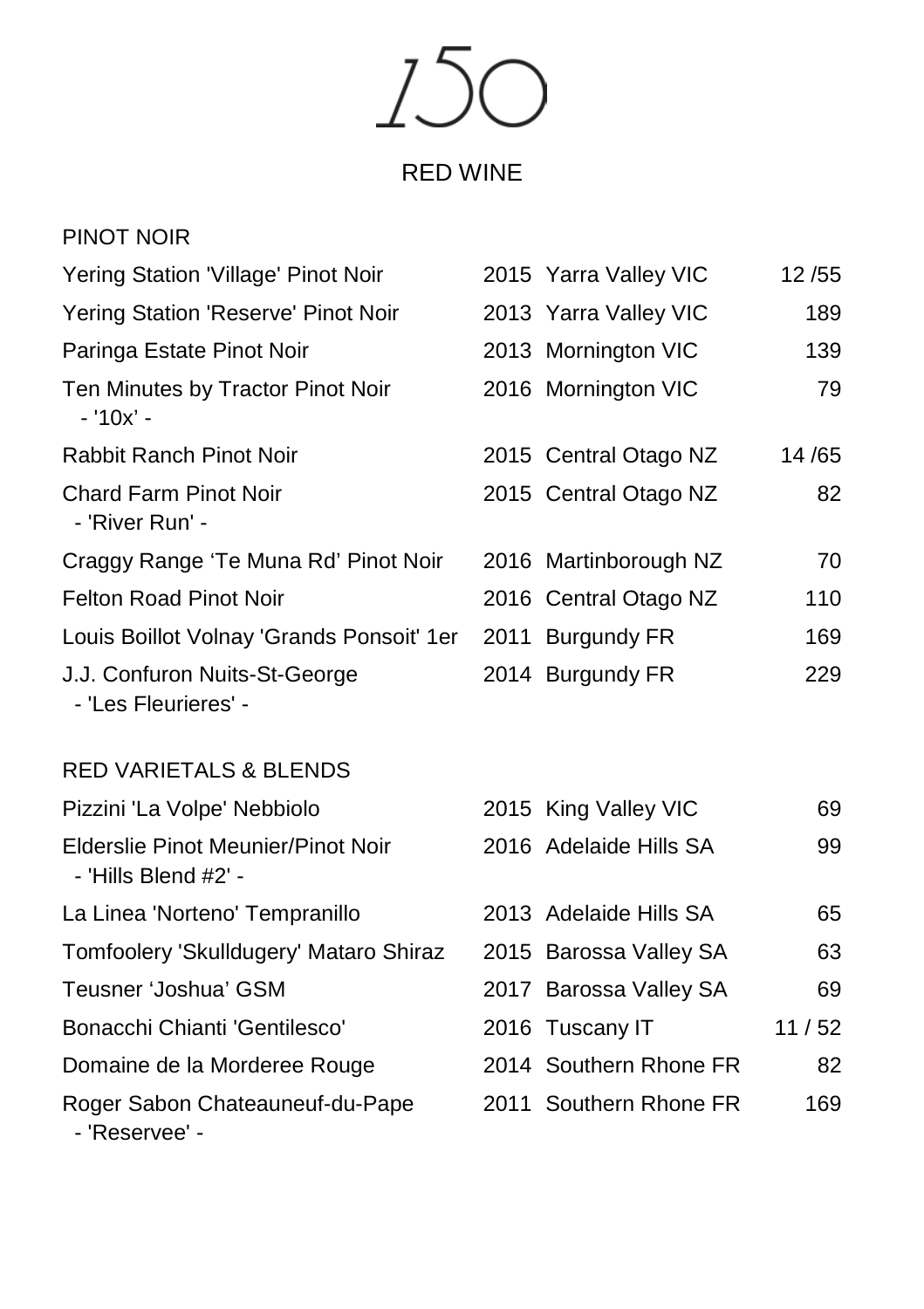$7.5<sub>0</sub>$  $\bigcap$ 

### RED WINE

### CABERNET SAUVIGNON, MERLOT & BLENDS

| Pizzini Merlot                                     | 2014 King Valley VIC   | 45    |
|----------------------------------------------------|------------------------|-------|
| Yering Station Cabernet Sauvignon<br>- 'Village' - | 2013 Yarra Valley VIC  | 55    |
| Mount Langi Ghiran Cabernet Sauvignon              | 2013 Grampians VIC     | 77    |
| Xanadu Cabernet Sauvignon<br>- 'DJL' -             | 2015 Margaret River WA | 11/50 |
| St Hugo Cabernet Sauvignon                         | 2013 Barossa Valley SA | 110   |
| <b>SHIRAZ</b>                                      |                        |       |
| Mount Langi Ghiran Shiraz                          | 2015 Grampians VIC     | 72    |
| Teusner 'Bilmore' Shiraz                           | 2016 Barossa Valley SA | 12/62 |
| Kay Brothers Basket Pressed Shiraz                 | 2015 McLaren Vale SA   | 14/65 |
| Kay Brothers Shiraz<br>- 'Block 6' -               | 2013 McLaren Vale SA   | 179   |
| <b>Teusner Shiraz</b><br>- 'Big Jim' -             | 2015 Barossa Valley SA | 129   |
| <b>Tomfoolery Shiraz</b><br>- 'Artful Dodger' -    | 2014 Barossa Valley SA | 172   |
| Mr Blacks Shiraz<br>- 'Joker' -                    | 2014 Kalimna SA        | 150   |
| Rusden Shiraz                                      | 2014 Barossa Valley SA | 185   |

Gilles Barge Cote-Rotie 2010 Northern Rhone FR 210

- 'Cuvee de Plessy'-

- 'Black Guts' -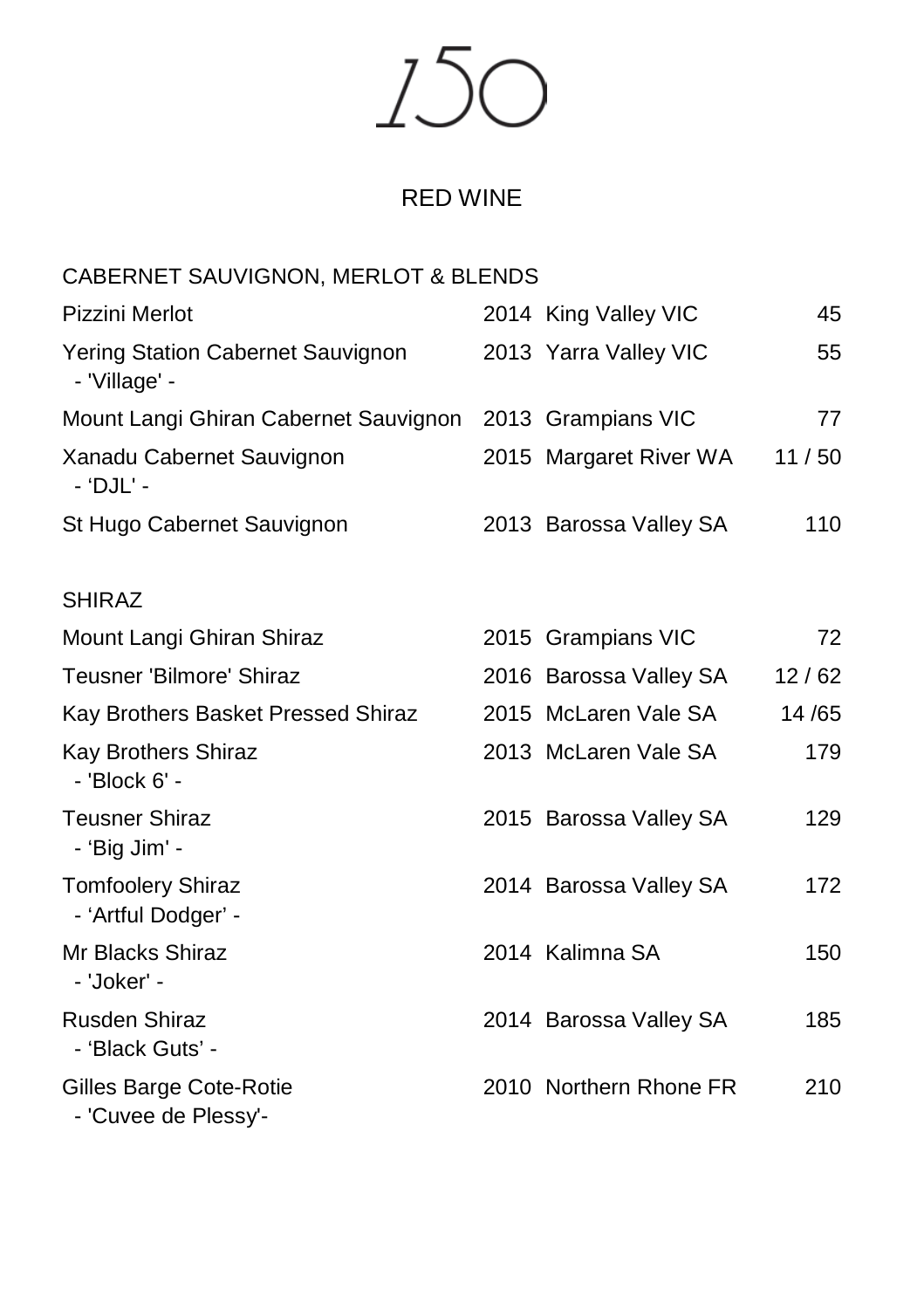150 SWEET WINE

## DESSERT & FORTIFIED

| Pizzini Picolit Late Harvest             | 2014 King Valley VIC   | 9/65 |
|------------------------------------------|------------------------|------|
| Xanadu 'Cane Cut' Viognier               | 2015 Margaret River WA | 8/55 |
| Rieslingfreak 'No. 7' Fortified Riesling | 2013 Clare Valley SA   | 7/48 |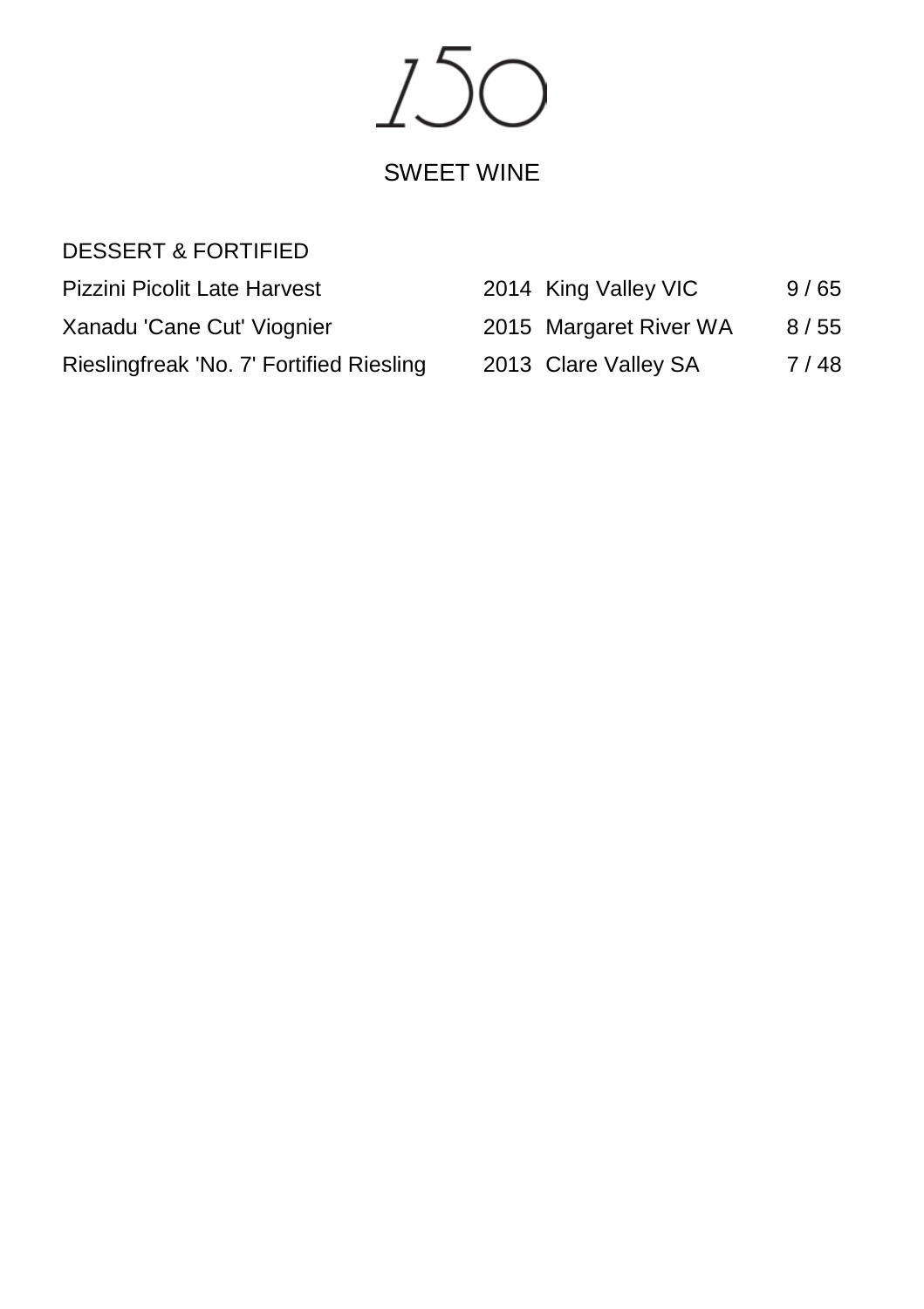150

# BEER & CIDER

| Cricketers Pale Ale        | Australia (VIC) 370ml |       | 8              |
|----------------------------|-----------------------|-------|----------------|
| Mountain Goat Steam Ale    | Australia (VIC) 370ml |       | 8              |
| Ascot Lager                | Australia (QLD) 370ml |       | $\overline{7}$ |
| Asahi Super Dry            | Japan                 | 400ml | 10.5           |
| Asahi Soukai               | Japan                 | 400ml | 8.5            |
| Peroni Nastro              | Italy                 | 300ml | 8              |
| Peroni Legerra             | Italy                 | 300ml | $\overline{7}$ |
| <b>LAGERS/PILSNER</b>      |                       |       |                |
| Asahi Black                | Japan                 |       | 10             |
| Corona                     | Mexico                |       | 9              |
| <b>Estrella Damm</b>       | Spain                 |       | 9              |
| <b>ALES</b>                |                       |       |                |
| Stone & Wood Pacific Ale   | Australia (NSW)       |       | 9              |
| Feral Hop Hog American IPA | Australia (WA)        |       | 10             |
| Little Creatures Pale Ale  | Australia (WA)        |       | 9              |
| LIGHT/MIDSTRENGTH          |                       |       |                |
| James Boags Light          | Australia (TAS)       |       | 6              |
| <b>CIDERS/GINGER BEER</b>  |                       |       |                |
| Royal Jamaican Ginger Beer | Jamaica               |       | 10             |
| Somersby Pear              | United Kingdom        |       | 9              |
| Somersby Apple Cider       | United Kingdom        |       | 9              |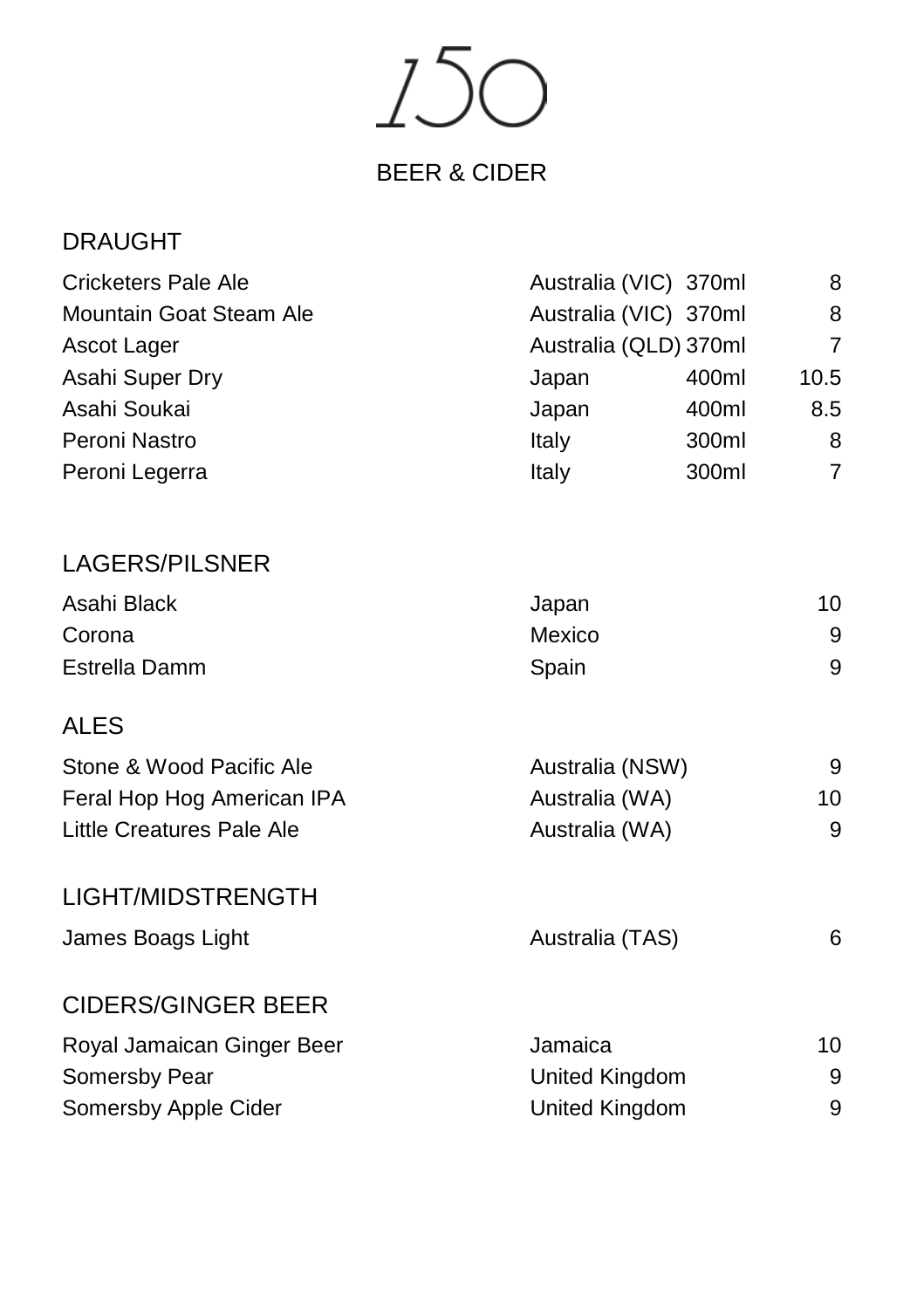150

## SPIRITS

| <b>VODKA</b>                     |         |     |
|----------------------------------|---------|-----|
| <b>Absolut Citron</b>            | Sweden  | 9.5 |
| Absolut Elyx (House)             | Sweden  | 9.5 |
| Absolut Vanilla                  | Sweden  | 9.5 |
| <b>Belvedere</b>                 | Poland  | 12  |
| Chase Smoked Vodka               | England | 12  |
| <b>Grey Goose</b>                | France  | 12  |
| Grey Goose La Poire              | France  | 12  |
| Grey Goose V/X                   | France  | 60  |
| Royal Dragon Imperial Gold Flake | Russia  | 14  |
| Żubrówka                         | Poland  | 9   |
| Ciroc                            | France  | 10  |
| Ciroc Coconut                    | France  | 10  |
|                                  |         |     |

# GIN

| <b>Botanist</b>            | Islay     | 10  |
|----------------------------|-----------|-----|
| <b>Four Pillars</b>        | Australia | 10  |
| Four Pillars Navy Strength | Australia | 14  |
| Four Pillars Bloody Shiraz | Australia | 12  |
| <b>Husk Distillers Ink</b> | Australia | 10  |
| Jinzu                      | Scotland  | 10  |
| The West Winds Sabre       | Australia | 10  |
| The West Winds Cutlass     | Australia | 10  |
| Beefeater 24 (House)       | England   | 9.5 |
| <b>Bombay Sapphire</b>     | England   | 10  |
| Plymouth                   | England   | 9.5 |
| <b>Plymouth Sloe</b>       | England   | 10  |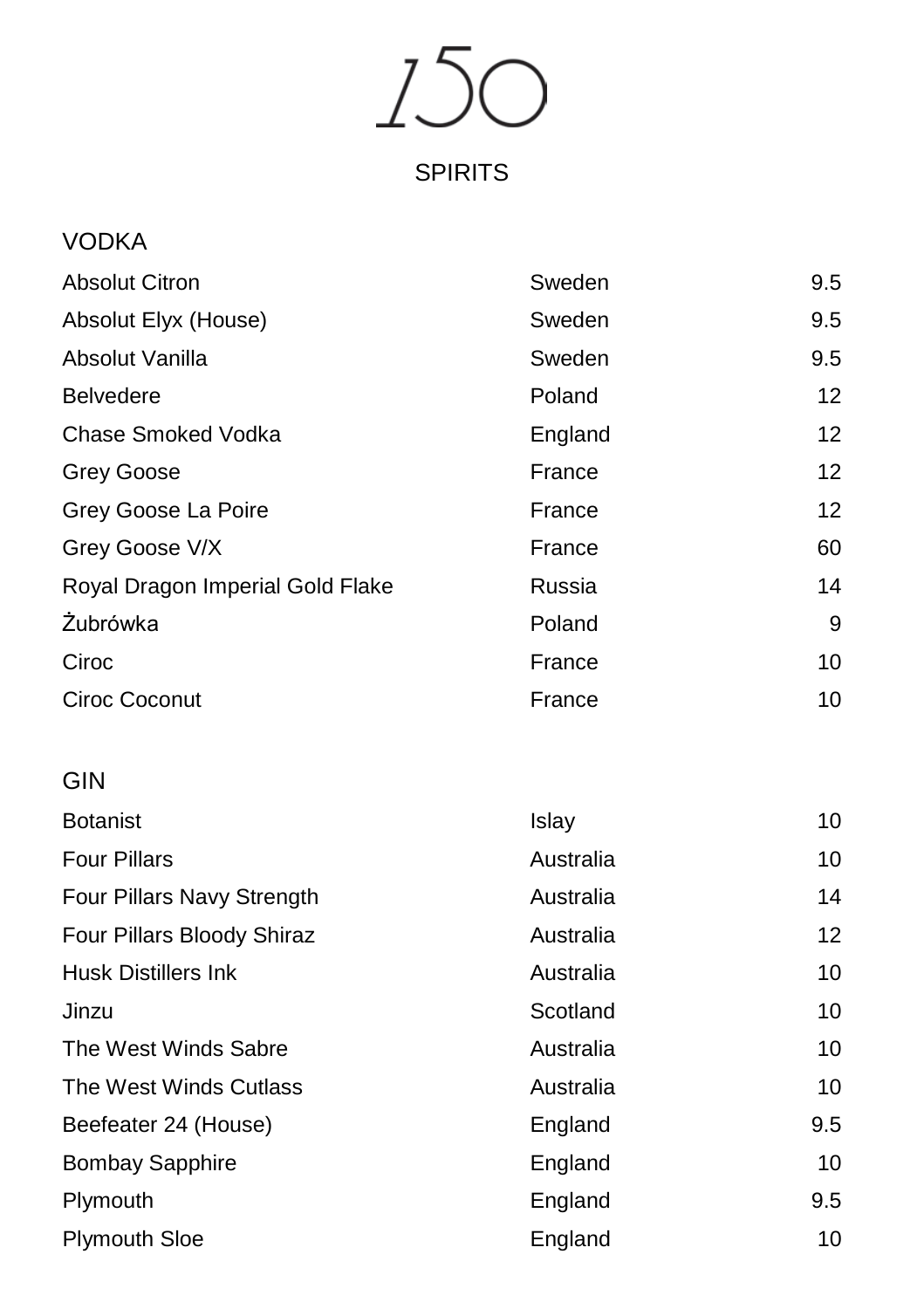150

| GIN cont<br>Hayman's Old Tom | England  | 10 |
|------------------------------|----------|----|
| Sipsmith London Dry          | England  | 10 |
| Tanqueray 10                 | England  | 10 |
| <b>Whitley Neill</b>         | England  | 10 |
| <b>Hendricks</b>             | Scotland | 10 |
| The Botanist                 | Scotland | 10 |
| <b>Gin Mare</b>              | Spain    | 10 |
|                              |          |    |
| <b>TEQUILA</b>               |          |    |

| Clase Azul Reposado     | Jalisco            | 20  |
|-------------------------|--------------------|-----|
| Clase Azul Anejo        | Jalisco            | 70  |
| Clase Azul Anejo Ultra  | Jalisco            | 250 |
| 1800 Anejo              | Jalisco            | 14  |
| Herradura Plata (House) | Amatitlán          | 10  |
| Herradura Reposado      | Amatitlán          | 10  |
| Herradura Anejo         | Amatitán           | 12  |
| Herradura Anejo Ultra   | Amatitán           | 18  |
| Don Julio 1942          | Atotonilco El Alto | 16  |
| Don Julio Blanco        | Atotonilco El Alto | 10  |
| Patron XO Café          | Atotonilco El Alto | 10  |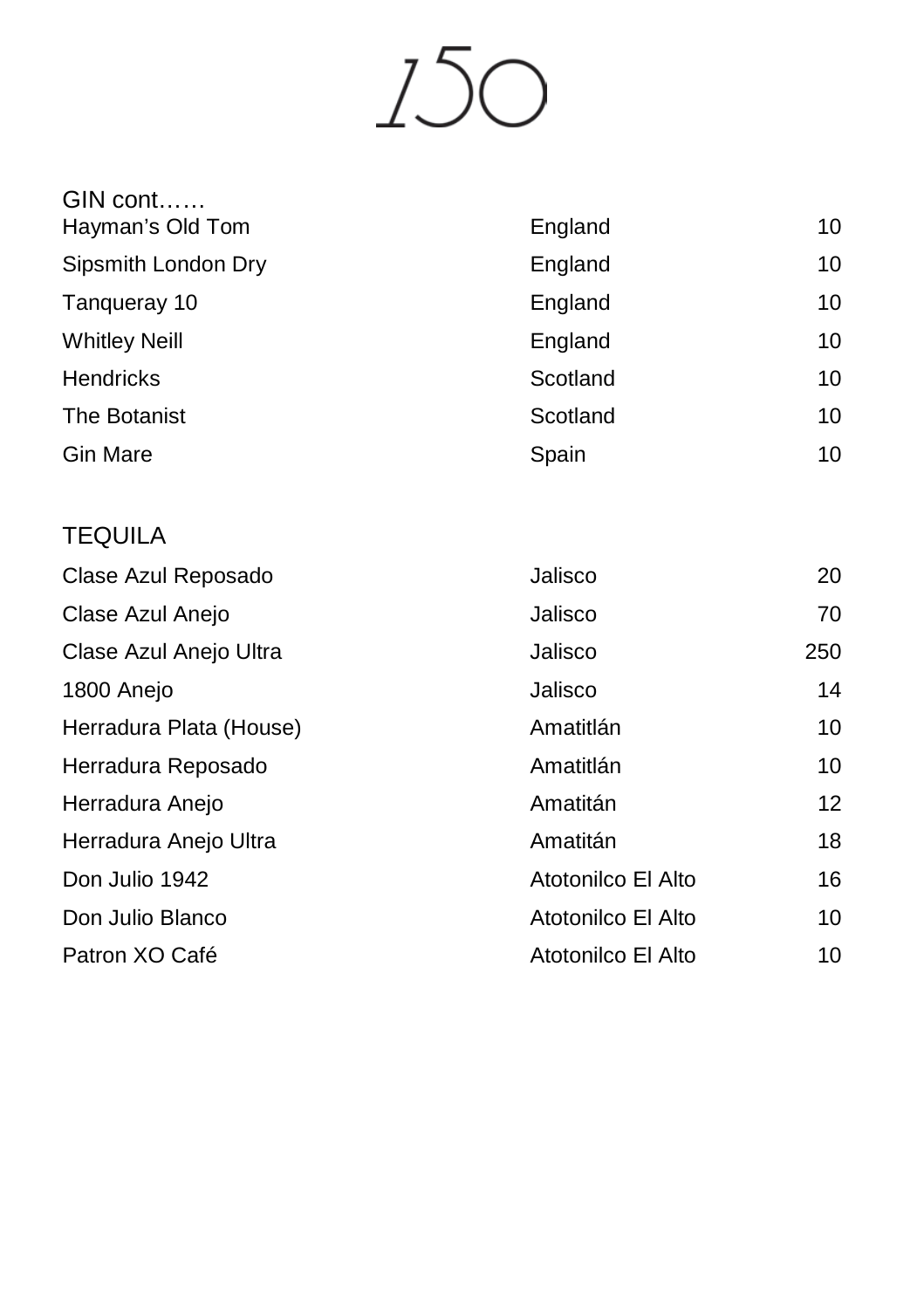

## RUM, RHUM, CACHACA

| Pusser's Rum 42%                  | England            | 10              |
|-----------------------------------|--------------------|-----------------|
| Angostura 1919                    | Trinidad & Tobago  | 11              |
| Appleton Estate Signature         | Jamaica            | 10              |
| Diplomatico Reserva Exclusiva     | Venezuela          | 11              |
| English Harbour 5yr               | Antigua            | 10              |
| <b>Goslings Black Seal</b>        | Bermuda            | 10              |
| Goslings 151                      | Bermuda            | 11              |
| Bacardi Carta Blanca              | Cuba               | 10              |
| Bacardi 8yo                       | Cuba               | 10              |
| Havana Club Añejo 3 Años (House)  | Cuba               | 9.5             |
| Havana Club Añejo 7 Años (House)  | Cuba               | 9.5             |
| Havana Club 15yo                  | Cuba               | 16              |
| Havana Club Selección de Maestros | Cuba               | 10              |
| Kraken                            | U.S.A              | 10              |
| Sailor Jerry                      | U.S.A              | 10 <sup>1</sup> |
| <b>Matusalem Classico</b>         | Dominican Republic | 10              |
| Mt Gay Eclipse                    | <b>Barbados</b>    | 10              |
| Pyrat Cask 1623                   | Anguilla           | 45              |
| Ron Zacapa Centenario 23yr        | Guatemala          | 12              |
| Ron Zacapa XO                     | Guatemala          | 23              |
| English Harbour 5yo               | Caribbean          | 10              |
| <b>Rhum Clement VSOP</b>          | Martinique         | 10              |
| Sagatiba Pure Cachaca             | <b>Brasil</b>      | 10              |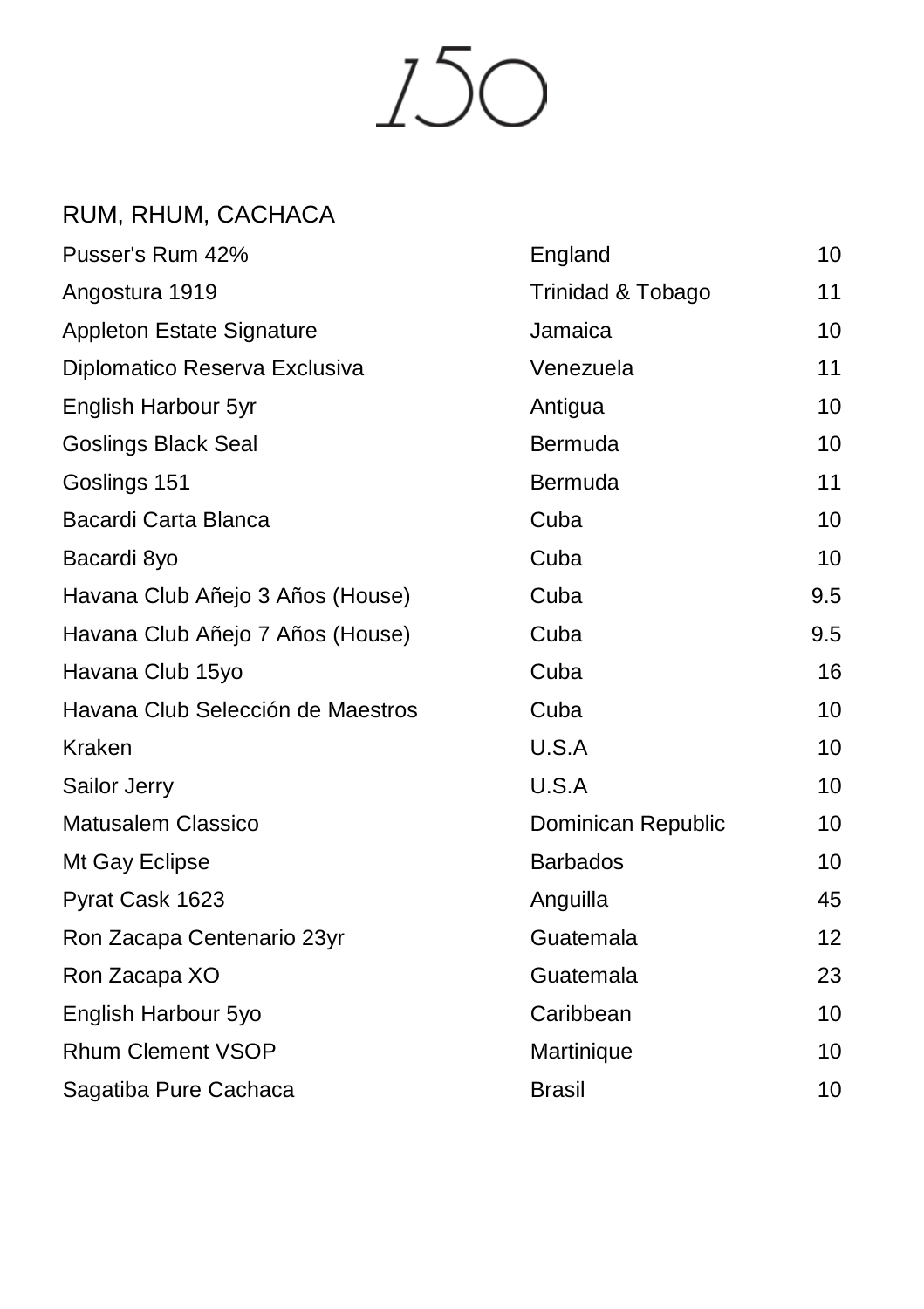

## SINGLE MALT WHISKEY

| Auchentoshan 3 Wood                | Lowland       | 14 |
|------------------------------------|---------------|----|
| Ardberg 10yr                       | Islay         | 10 |
| <b>Bruichladdich Octomore 07.1</b> | Islay         | 18 |
| <b>Bruichladdich Classic</b>       | Islay         | 15 |
| <b>Bruichladdich Islay Barley</b>  | Islay         | 15 |
| Lagavulin 16yr                     | Islay         | 14 |
| Laphroaig 10yr                     | Islay         | 12 |
| Laphroaig 18yr                     | Islay         | 28 |
| Talisker 10yr                      | Isle of Skye  | 12 |
| Highland Park 18                   | Orkney Island | 24 |
| Aultmore 12yr                      | Speyside      | 10 |
| Glenfiddich 12yr                   | Speyside      | 10 |
| Glenfiddich 21yr                   | Speyside      | 30 |
| <b>Glenlivet First Fill</b>        | Speyside      | 17 |
| The Balvenie 14yr Caribbean Cask   | Speyside      | 18 |
| Macallan Ruby Oak                  | Speyside      | 30 |
| Glenmorangie 10yr                  | Highland      | 11 |
| Glenmorangie Quinta Ruban          | Highland      | 17 |
| Dalwhinnie 15yr                    | Highland      | 13 |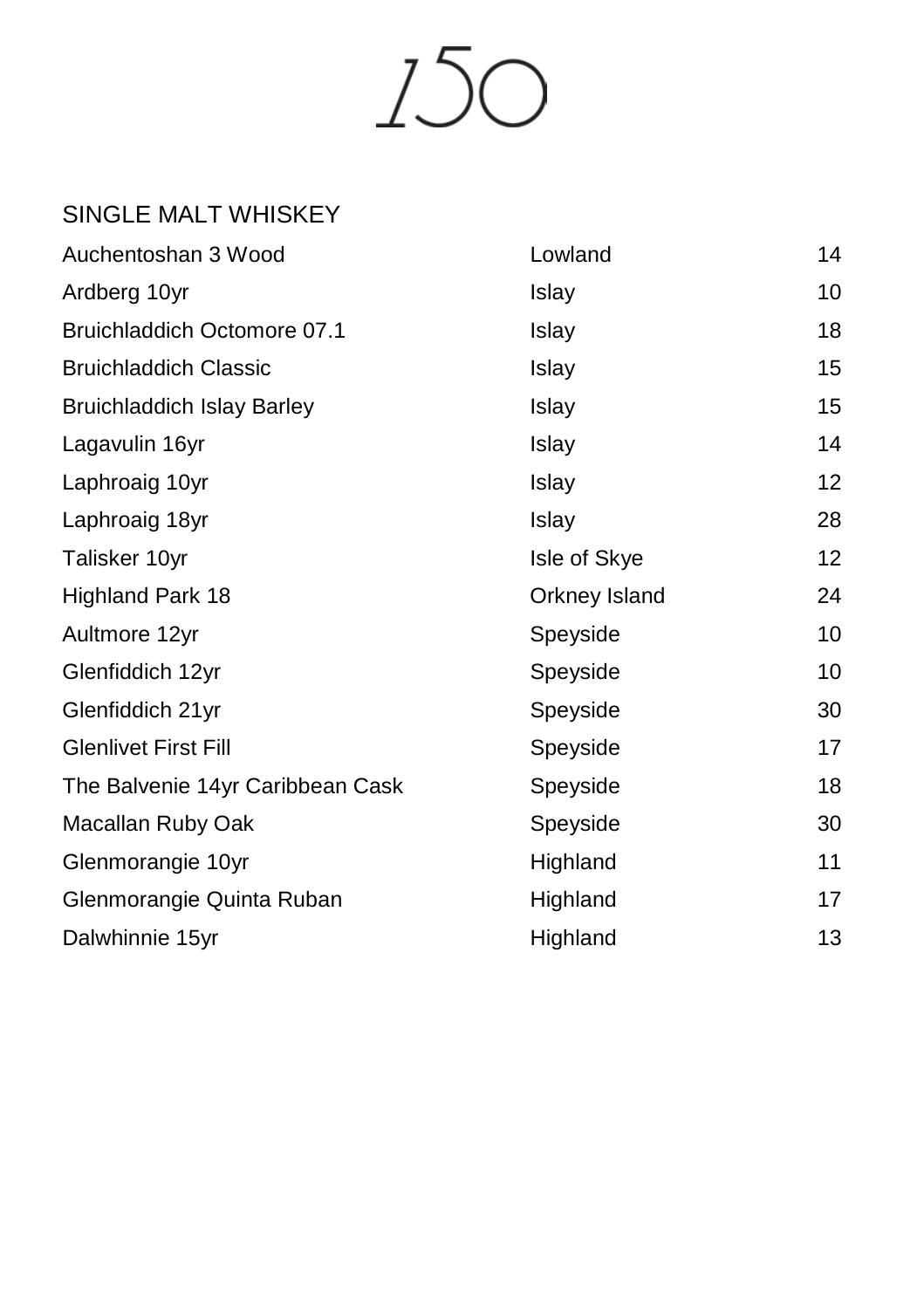

## BLENDED WHISKEY

| Chivas Regal 12yr (House) | 9.5 |
|---------------------------|-----|
| Chivas 18yr               | 15  |
| Johnnie Walker Black      | 10  |
| Johnnie Walker Blue       | 28  |
| <b>Monkey Shoulder</b>    | 10  |

### IRISH WHISKEY

| Jameson                  | Cork | 9.5 |
|--------------------------|------|-----|
| Jameson Distiller's Safe | Cork | 15  |
| Jameson Cooper's Croze   | Cork | 15  |
| Jameson Blender's Dog    | Cork | 15  |

## BOURBON + RYE

| <b>Buffalo Trace</b>                                          | Kentucky  | 10  |
|---------------------------------------------------------------|-----------|-----|
| Eagle Rare 10                                                 | Kentucky  | 10  |
| Makers Mark 46                                                | Kentucky  | 11  |
| Woodford Reserve (House)                                      | Kentucky  | 9.5 |
| Woodford Reserve Double Oaked                                 | Kentucky  | 23  |
| Jack Daniels No.7                                             | Tennessee | 9.5 |
| Jack Daniels Single Barrel                                    | Tennessee | 12  |
| Jack Daniels No.27                                            | Tennessee | 22  |
| Hudson Manhattan Rye                                          | New York  | 15  |
|                                                               |           |     |
| $\begin{array}{c} \bigcap A \cup A \cap A \cup A \end{array}$ |           |     |

CANADIAN Canadian Club **Canadian Club Canadian Club Canadian Club Ontario Ontario 9.5**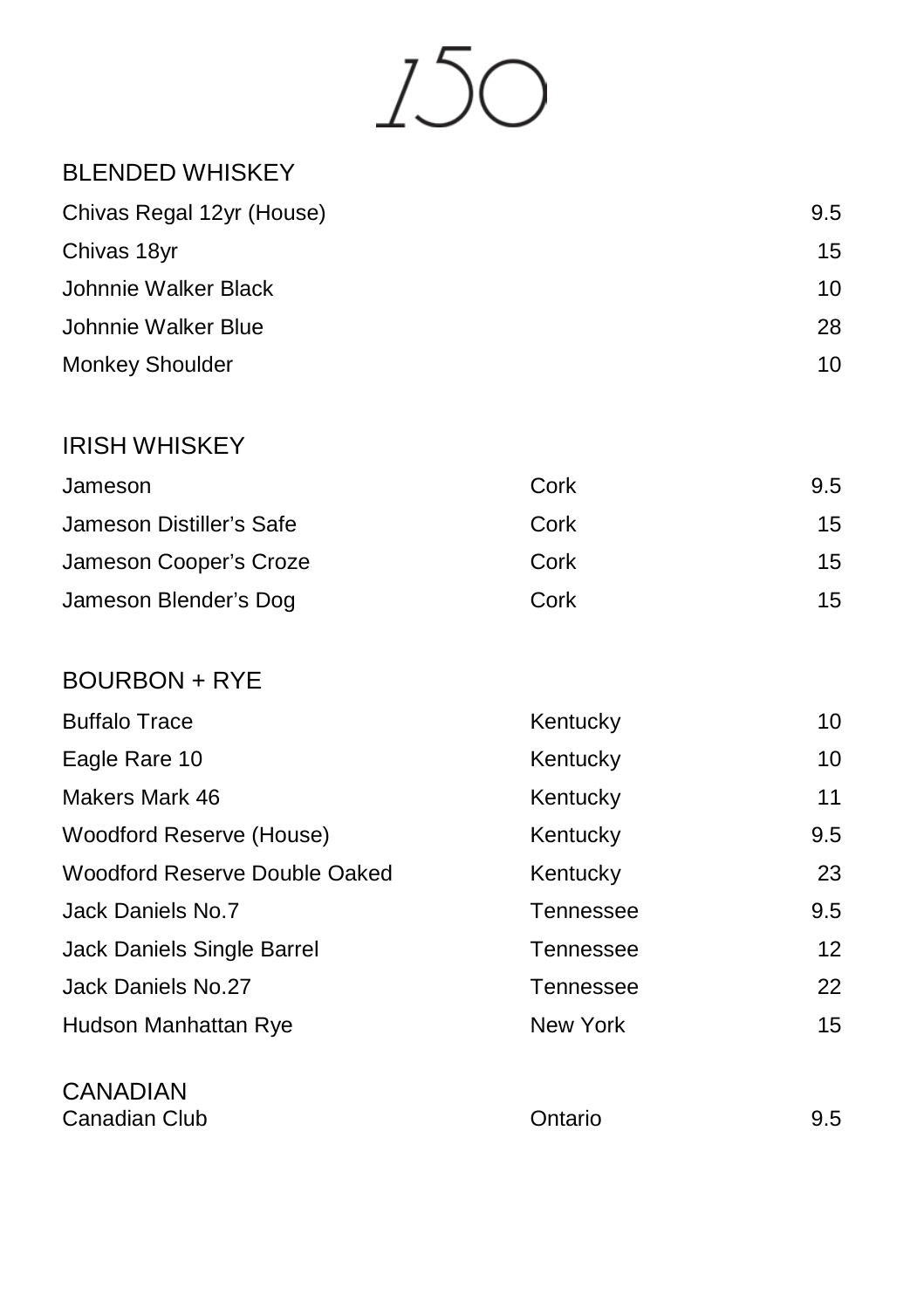150

| <b>COGNAC &amp; ARMANGAC</b> |         |     |
|------------------------------|---------|-----|
| Hennessy XO                  | Cognac  | 30  |
| Hennessy VSOP                | Cognac  | 11  |
| Martell VSOP                 | Cognac  | 10  |
| <b>PISCO</b>                 |         |     |
| Santiago Quebranta Pisco     | Lima    | 8   |
| <b>APERITIF</b>              |         |     |
| Aperol                       | Italy   | 8.5 |
| Campari                      | Italy   | 8.5 |
| Dolin Dry                    | France  | 8   |
| Dolin Blanc                  | France  | 8   |
| <b>Lillet Blanc</b>          | France  | 8.5 |
| <b>Lillet Rouge</b>          | France  | 8.5 |
| <b>Noilly Prat</b>           | France  | 8.5 |
| Pimms No.1                   | England | 8.5 |
| Kamm & Sons                  | England | 9   |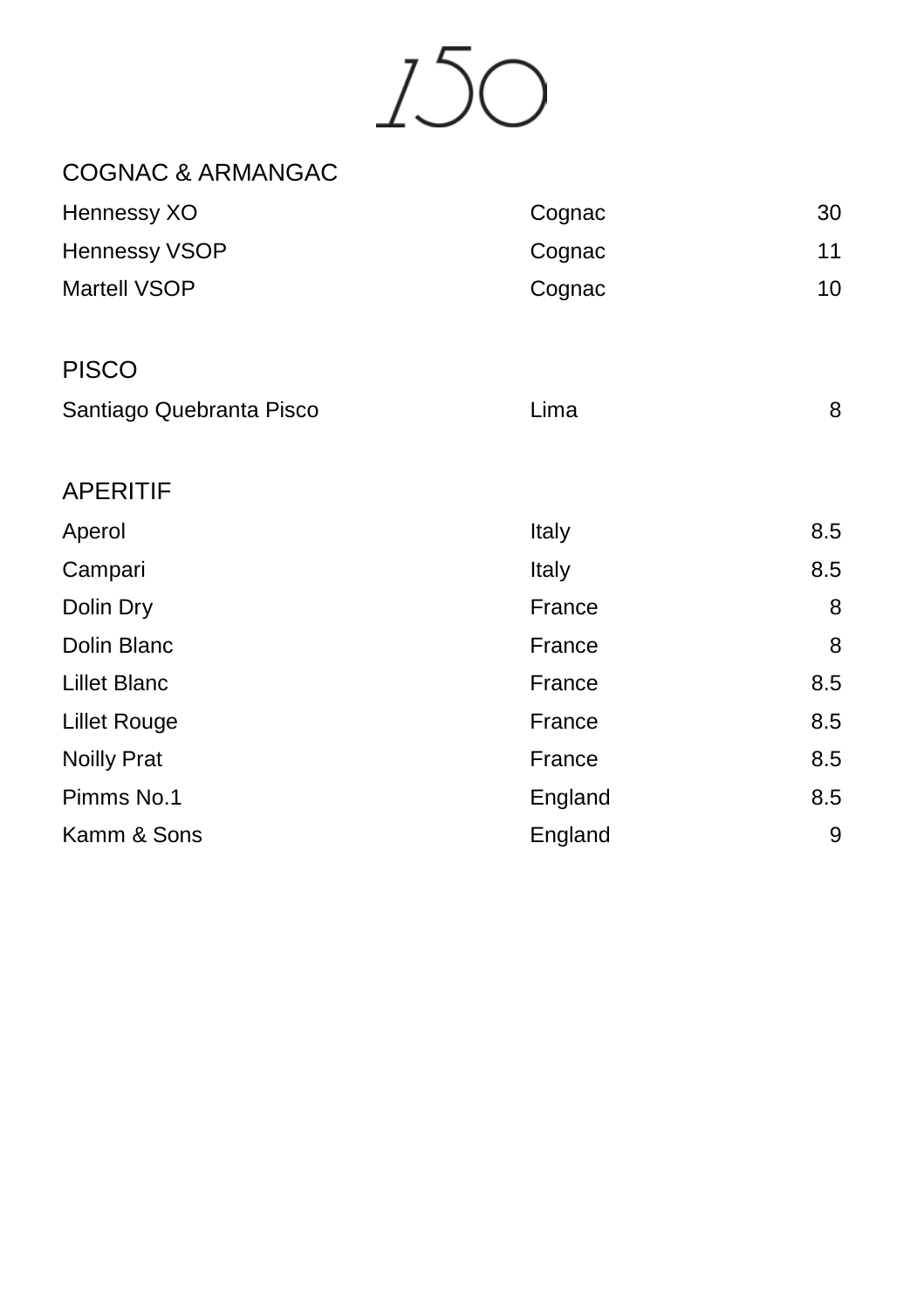150

## LIQUEURS

| <b>Baileys</b>                | 8.5 |
|-------------------------------|-----|
| Chambord                      | 8.5 |
| <b>Cherry Heering</b>         | 9   |
| Cointreau                     | 8.5 |
| Disaronno Amaretto            | 8.5 |
| Dom Benedictine               | 9   |
| Frangelico                    | 8.5 |
| <b>Grand Marnier</b>          | 9   |
| Kahlua                        | 8.5 |
| Villa Massa Lemoncello        | 8   |
| Luxardo Maraschino            | 8   |
| Malibu                        | 8.5 |
| <b>Mozart Gold Choc</b>       | 8   |
| Southern Comfort              | 8.5 |
| <b>St Germain Elderflower</b> | 9   |
| Midori Melon Liqueur          | 8.5 |
| Massenez Violette             | 9   |
| Massenez Litchee              | 9   |
| Massenez de Mure              | 9   |
| Massenez de Peche             | 9   |
| Massenez de Framboise         | 9   |
| Joseph Catron White Cacao     | 9   |
| Joseph Catron de Mure         | 9   |
| Joseph Catron Pomme Verte     | 9   |